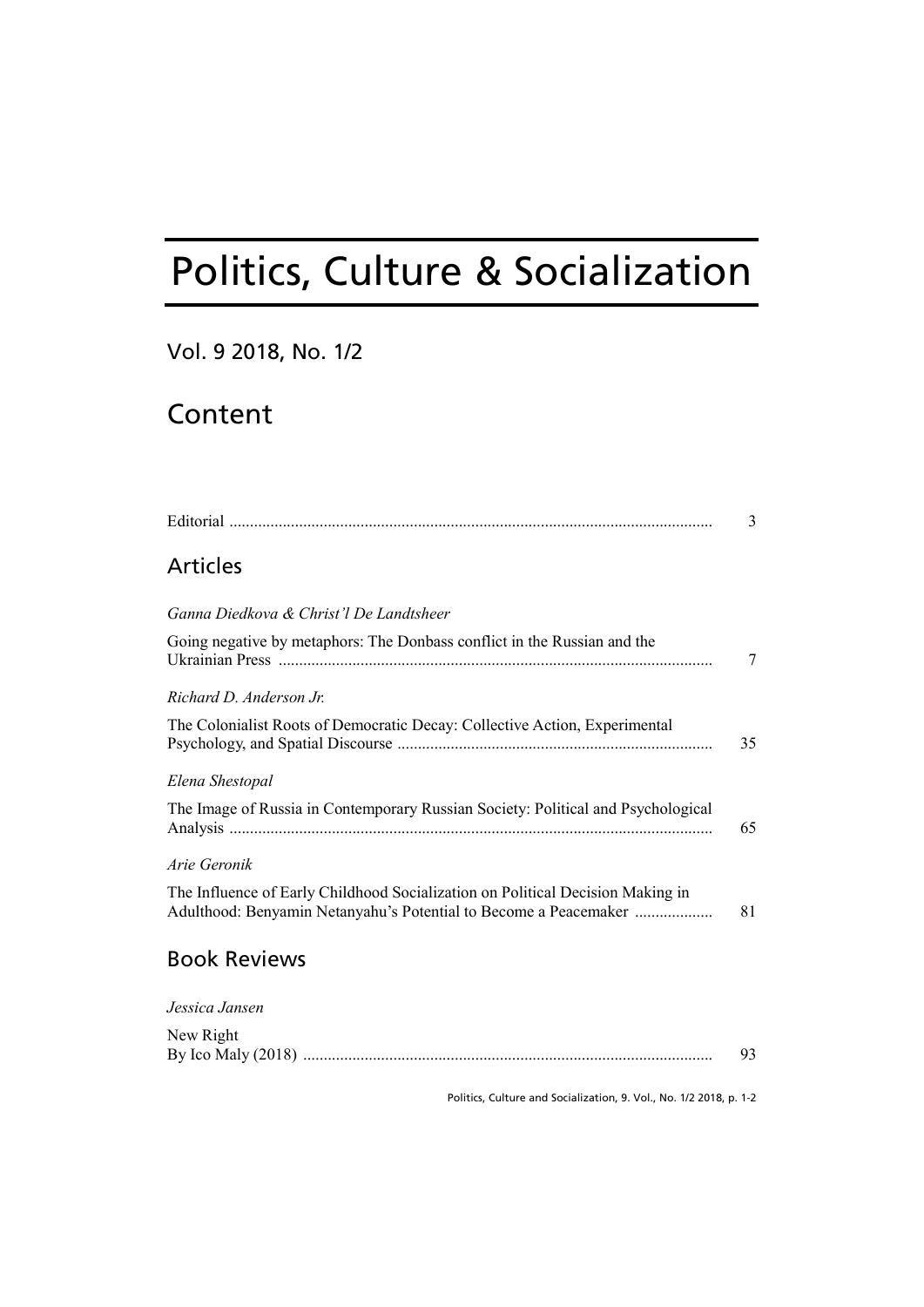| Marie Blanche de Posch                                                                             |     |
|----------------------------------------------------------------------------------------------------|-----|
| Face-to-face diplomacy social neuroscience and international relations                             | 96  |
| Maud Peeters                                                                                       |     |
| For a Left Populism                                                                                | 100 |
| Lotte Daens                                                                                        |     |
| Emotions, Media and Politics                                                                       | 103 |
| Natacha Waldmann                                                                                   |     |
| Mothers, Daughters and Political Socialization -<br>Two Generations at an American Women's College | 107 |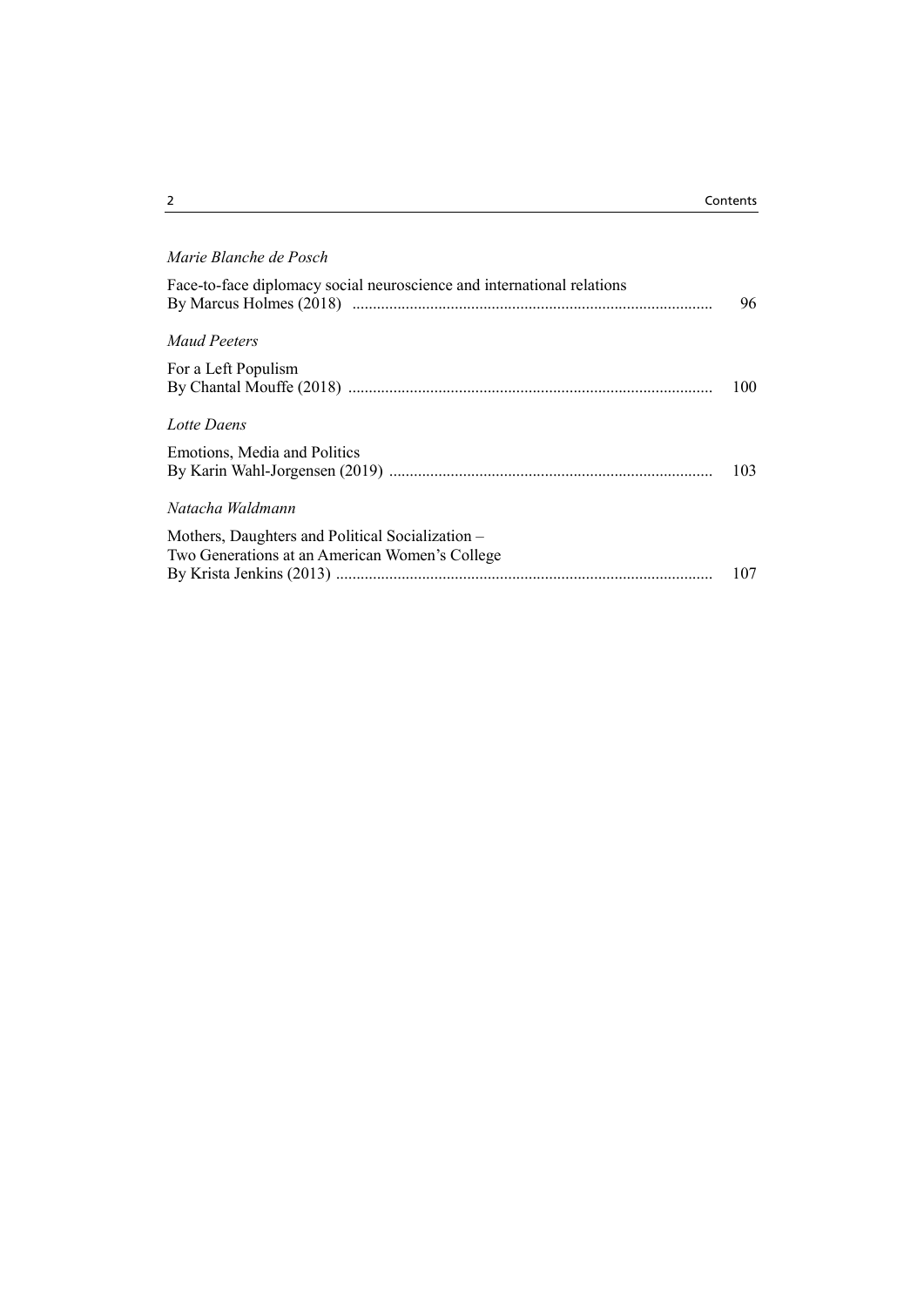# Going negative by metaphors: The Donbass conflict in the Russian and the Ukrainian press

# *Ganna Diedkova & Christ'l De Landtsheer*

University of Antwerp, Belgium  $1$ 

#### **Abstract:**

Previous research has established the importance of metaphors as conceptual devices (Semino, 2008; Zinken & Musolff, 2009). This article builds upon existing research and extends the insight into how media use metaphors in their coverage of military conflicts. The media coverage of the ongoing Eastern Ukrainian military conflict (Donbass conflict) presents a suitable case for this investigation. The strength of this study lies in the nature of the data that have been collected, namely articles that appeared in a Russian and a Ukrainian news outlet (September 2014 until January 2015) covering the same stories (same date, same event). Thereby, we investigate metaphor as a conceptual device and an element of framing that contributes to the distinct representation of the conflict in the selected outlets from the two countries. This research follows a qualitative research design, relying on Critical Metaphor Analysis (Charteris-Black, 2004), and Metaphor Power Taxonomy (De Landtsheer, 2015; Beer & De Landtsheer, 2004). We conclude that the selected Russian and Ukrainian media used metaphors for enemy construction, in particular the hostile imagery with "Colony" (Russian outlet) and "Fear" (Ukrainian outlet) as major source domains.

**Keywords:** discourse analysis, metaphor, framing, news media, Russia, Ukraine, Donbass, conflict.

### Introduction

The prevailing trend in political communication studies is to explain the differences in media coverage of news stories in terms of framing theory (De Vreese, 2005; McQuail, 1994; Scheufele, 1999). In addition, previous studies provide a useful account of metaphors as means of conceptualization that highlight different sides of political issues and can facilitate alternative readings of events, (Burgers, Konijn, & Steen, 2016; De Landtsheer, 2015; Lakoff & Johnson, 1980, Peeters, 2010; Schön & Rein, 1994). While

<span id="page-2-0"></span>1 Corresponding author: Ganna Diedkova Political Communication Research Unit, University of Antwerp, Belgium E-mail: ganna.diedkova@uantwerpen.be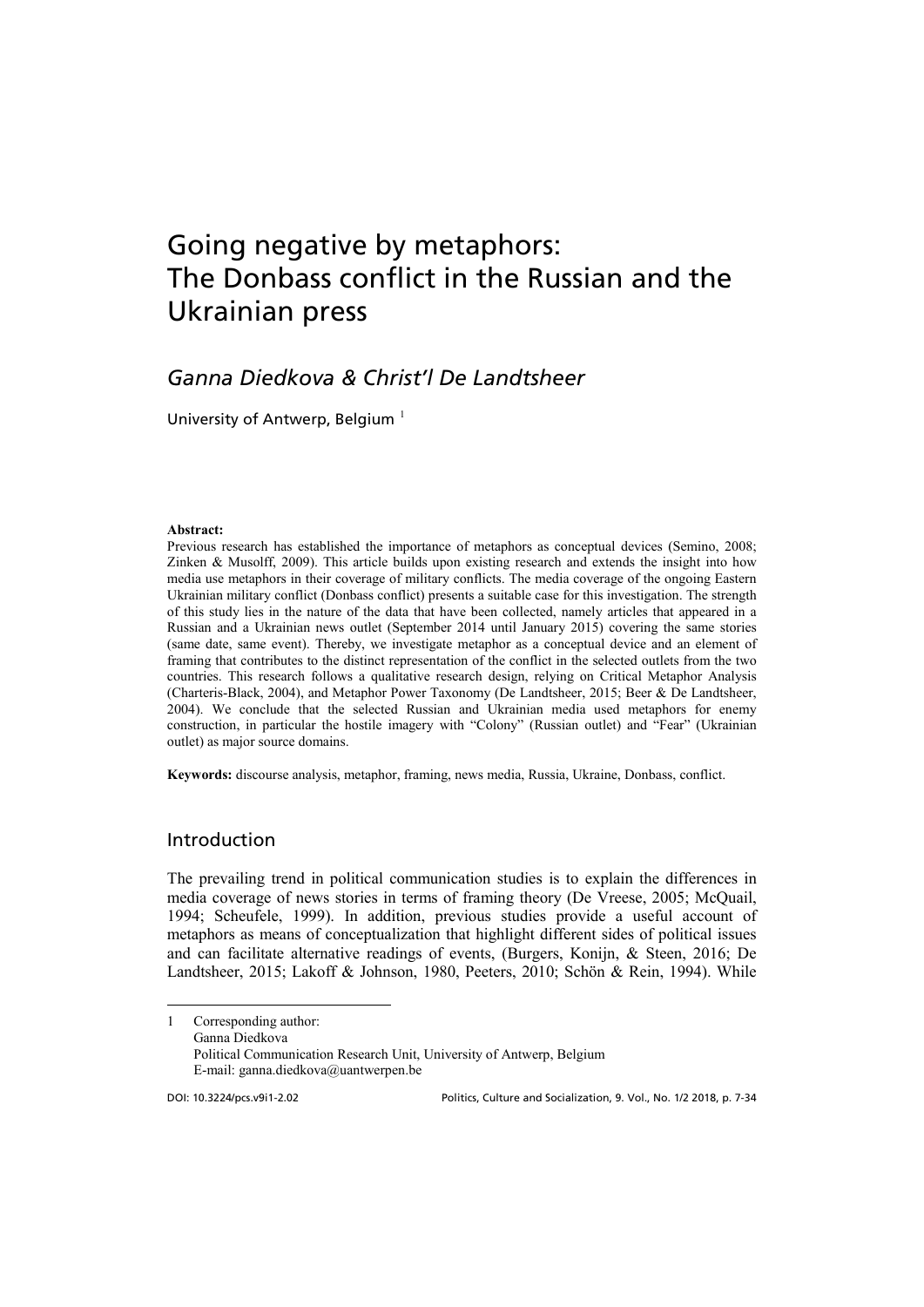the existing body of research has suggested the relevance of metaphors in media representation of events, the examination of this idea across contexts still constitutes interest for further studies. For instance, elsewhere metaphors were shown to contribute to the construction of reality in crisis context (De Landtsheer, 2009; De Landtsheer & De Vrij, 2004). This study aims to contribute to this growing area of research by exploring the application of metaphors to the construction of a military conflict in press.

This domain is of an increased practical interest as the indication of controversies and misunderstandings is essential on the way to conflict resolution (Fisher, Kelman, & Nan, 2013). The absence of a common metaphorical representation of the same events in media can reveal misconceptions that hinder negotiations, and even point at the roots of the conflict. In that regard, the empirical basis of this study presents an additional significance. This study focuses on the press coverage of the conflict in Donbass, from a Russian and a Ukrainian media outlet. We aim to explore and explain the differences in the representation of the Donbass conflict by interpreting the use of metaphors in news stories from different outlets covering the same events.

Furthermore, the case itself is of interest due its complexity and the ambiguity of the evidence of Russia's involvement. The aggravation of the controversies between Russia and Ukraine evolved against the background of Russia's annexation of Crimea and the Donbass conflict. The armed conflict in the eastern regions of Ukraine started in April 2014, and it remains unsettled (August 2018). The conflict involves the rebel forces of the self-declared republics and the Ukrainian government. Ukrainian leadership accuses Russian authorities of allowing well-trained volunteers together with heavy weaponry to cross the border with Ukraine to support the rebels (Verkhovna Rada, 2015), accusations dismissed by Russia. At the same time, both countries are engaged in international peace negotiations intended to resolve the conflict.

The aim of this research is to understand how the dispute between countries is constructed by the metaphorical language of the press during the international tensions (Herrmann, 2017; Kinder, 2003; Shimko, 2004). Therefore, this article attempts to answer the following research questions:

- *RQ1.* What kinds of metaphors are present in the conflict coverage in the selected Ukrainian and Russian media outlets?
- *RQ2.* How do metaphors contribute to the conflict coverage in the selected Ukrainian and Russian media outlets?

The first section of the article (I) covers the contextual background of the conflict. The second section of this article (II) contains the theoretical framework. Subsequently, we formulate the research objectives (III) drawn from the theoretical framework. In the method section (IV), we motivate the selection of tools that were used to collect relevant materials and to identify and interpret metaphors. Finally, we describe the results (V), after which we discuss the most important findings, as well as the limitations of this study and perspectives for further research (VI and VII).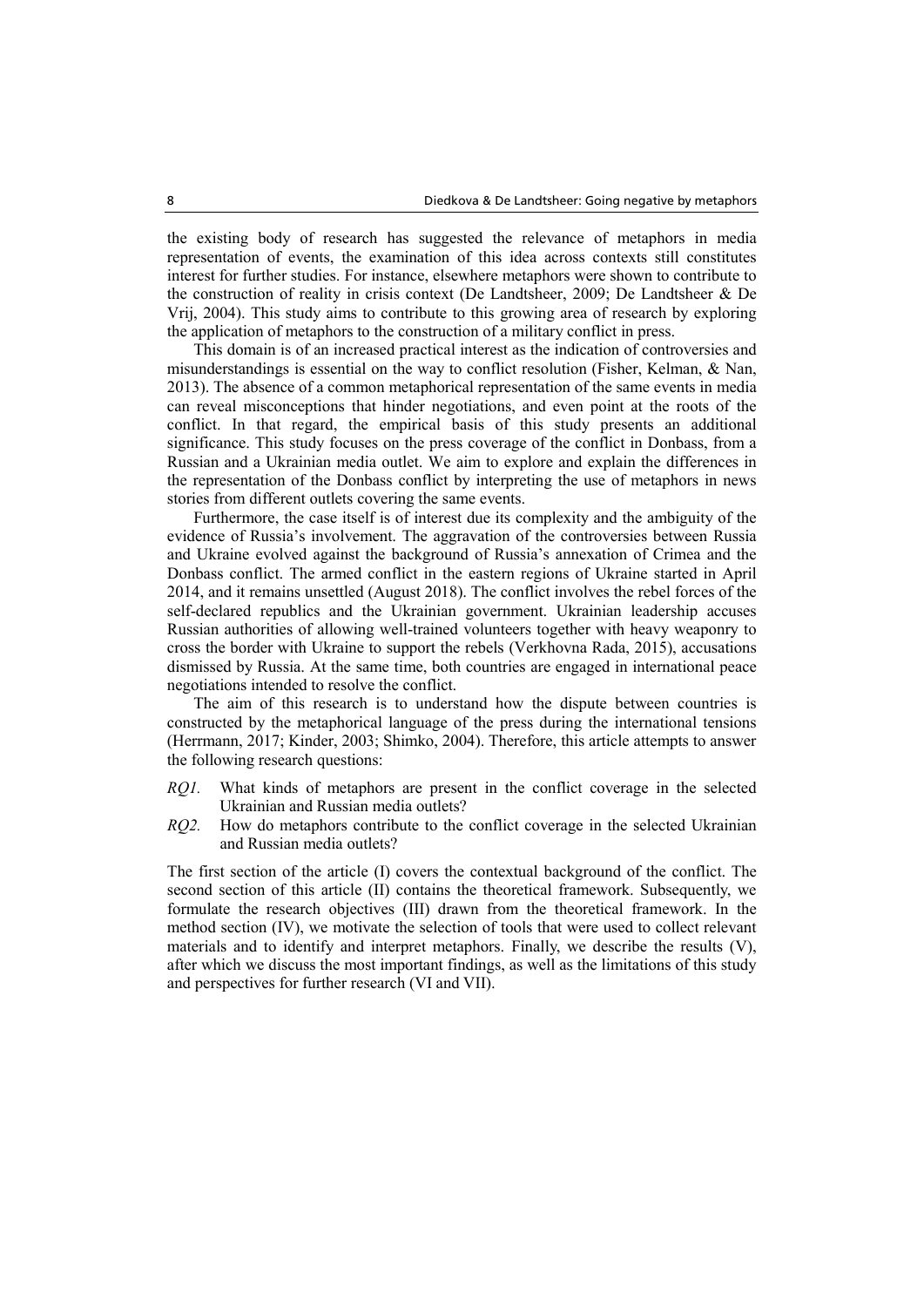### I. Contextual background of the Donbass conflict

This section outlines the course of the confrontation from its start (April 2014) until shortly after the period covered in our sample (September 2014 until January 2015). The background information originates from the reports of human rights organizations. In addition, we give a brief overview of the relations between Ukraine and Russia.

#### Course of the conflict

In the aftermath of the "Euromaidan" movement (end of 2013 and beginning of 2014), the newly formed interim Ukrainian government faced opposition in eastern Ukraine. Its legitimacy was questioned by numerous demonstrations that took place in Donetsk and Luhansk regions (also known as Donbass). In the course of the protests, armed groups occupied administrative buildings in the region. They held a referendum and declared "self-rule" of the Donetsk and Luhansk "People's Republics" (abbreviated DNR and LNR\*). The Ukrainian government tried to regain control in the course of an armed security operation referred to as "anti-terrorist operation." The local population was caught in crossfires, infrastructure was destroyed, and inhabitants started fleeing the territory. Groups of volunteers were reported to join both the side of the government and the armed forces of the protesters (Amnesty International, 2016; UN Report, 2016b).

At the early stages (2014), multiple attempts of peace-making (peace plan outlined in the Minsk Protocol) led to weak ceasefires and eventually restored military hostility. Meanwhile, the self-proclaimed republics held internal presidential and parliamentary elections, opposed by the Ukrainian government and the United Nations (UN Report, 2014e). In January 2015, the use of heavy weapons resumed, followed by the new negotiations which led to another pause in fighting and assurances of the withdrawal of heavy weapons and removal of foreign armed formations from the territory. Between February and October 2015, the ceasefire generally sustained, although isolated clashes were reported.

Consequently, DNR and LNR began to issue passports and develop parallel administrative structures. The Ukrainian government initiated the construction of a barrier on the contact line and several checkpoints with access to the territory controlled by the state. Together with this, armed groups tried to prevent residents from leaving the conflict zone. Those restrictions in the movement from both sides led to the isolation of the territory and the inhabitants (UN Report, 2015d). Meanwhile, the UN reported that vehicles with ammunition crossed the border with the Russian Federation without the inspection and permission of Ukrainian authorities (UN Report, 2015d).

Presently (August 2018), the situation in the East of Ukraine remains unstable. The negotiations of the sides are usually followed by a calm period with consequent reescalation. In total, there is a record of more than ten-thousand people killed and nearly 25 thousand injured in the conflict area in Donetsk and Luhansk regions in eastern Ukraine (UN Report, 2018).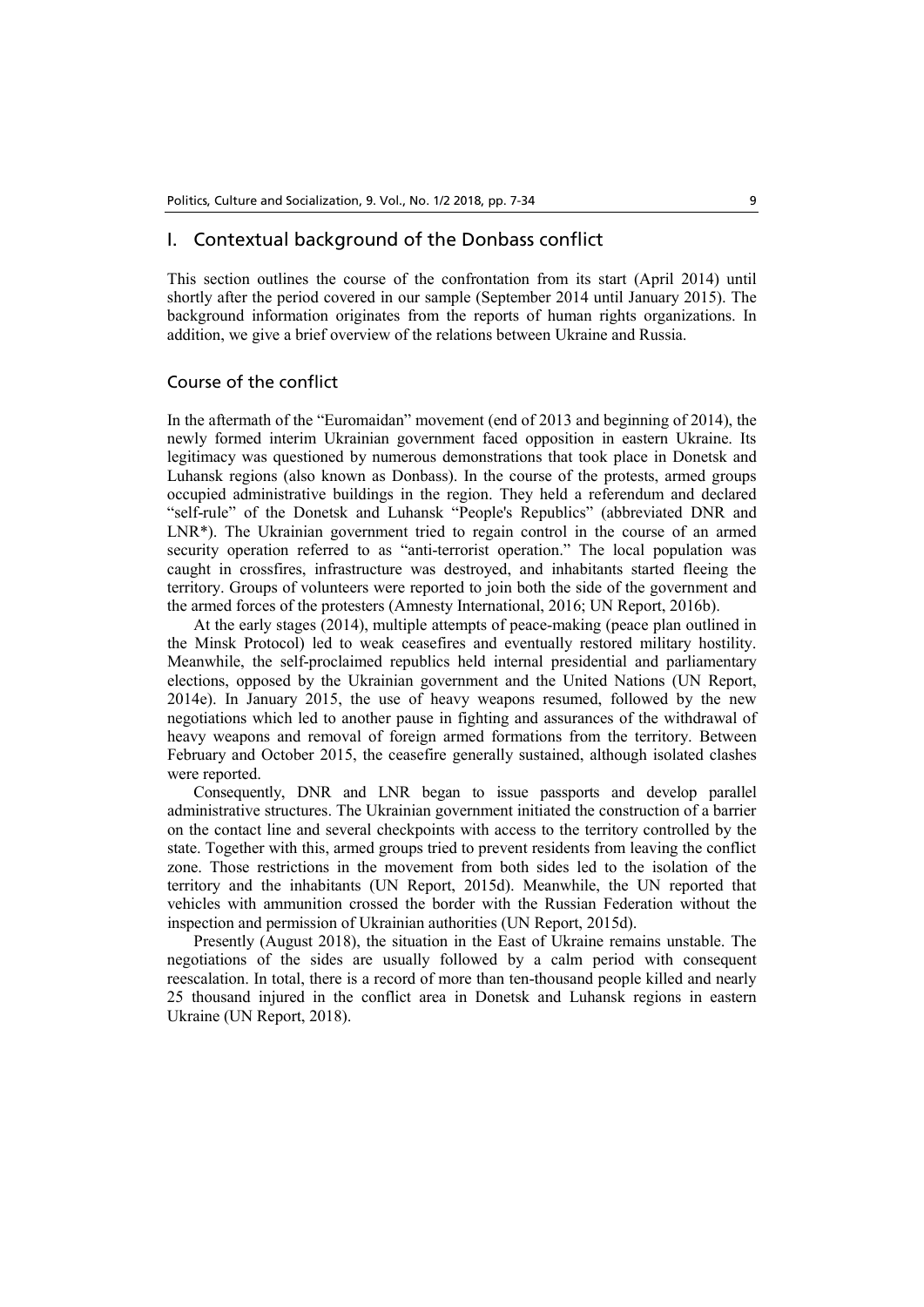# The Colonialist Roots of Democratic Decay: Collective Action, Experimental Psychology, and Spatial Discourse

### *Richard D. Anderson, Jr.*

University of California, Los Angeles, United States of America<sup>[1](#page-5-0)</sup>

#### **Abstract**:

Democracy and dictatorship both depend on collective action, which humans avoid because it takes more effort than it is worth. Experimental psychology reveals that positive spatial discourse, explicit or implicit, reduces the effort that humans project a task to require. If so, dictatorships arise because explicit positive spatial cues, capable of retaining coherence only if assigning only to relatively few members of any population, generate the collective repression by a minority that establishes any dictatorship. Conversely the implicit cue to group size in a color metaphor, capable of assigning throughout a population, generates the universal franchise establishing a democracy. By supplementing spatial cues dividing Europeans with a metaphor of whiteness unifying Europeans and their settlers, colonialism made democracy possible once European withdrawal ended white dictatorship over colonial territories. But by erasing the condition that once secured the universal franchise among Europeans and their settlers, loss of colonies invigorates whites' fears that hard-won political rights have reverted to insecurity. That insecurity is responsible for the democratic decay now evident across Europe and its settler territories.

**Keywords**: collective action, discourse, democracy, dictatorship, colonialism.

Study of political language either wastes time or discovers something about language or politics or both. Moreover, it would do well to address urgent questions confronting everyone now. Here I offer political discourse as a solution to a riddle about politics today of pressing concern worldwide. This riddle is democratic decay: why democracies new and old seem to be withdrawing the freedoms routinely (albeit mistakenly) considered inherent in democracy, to the point of corrupting the institution of elections itself. The presidency of Donald Trump and Brexit are only the most salient symptoms of a democratic decay that seemingly pervades the politics of Europeans and of their settler communities.

<span id="page-5-0"></span><sup>1</sup> Corresponding author: Richard D. Anderson, Jr. Department of Political Science, University of California, Los Angeles, United States of America Email: randerso@ucla.edu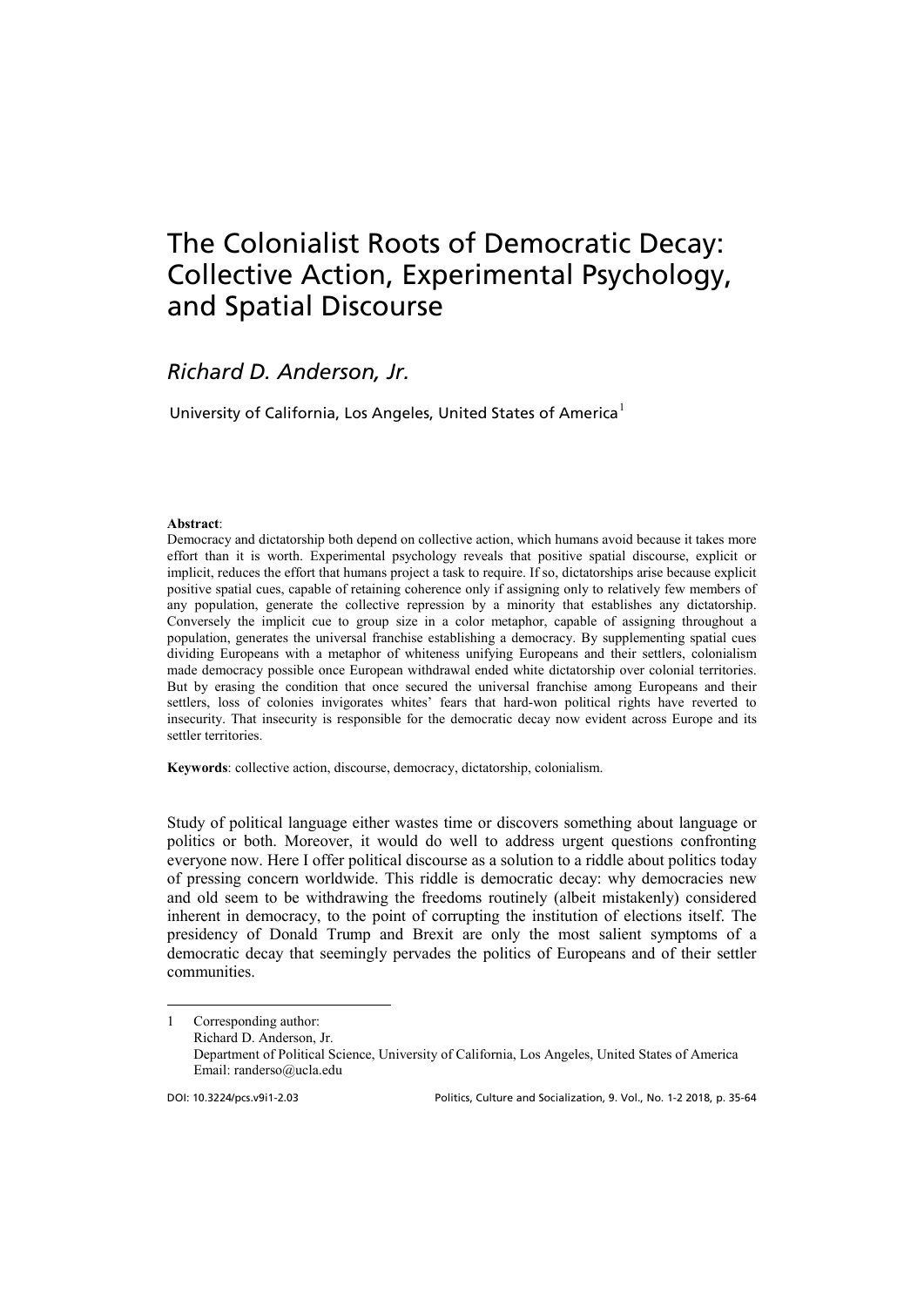Of course, the study of political communication has long purported to detect a cause for democratic deterioration. Modern rhetoricians are prone to allege that democracy fails when deliberative rhetoric, supposedly enabling democracies to choose policies by evaluating their merits, succumbs to epideictic rhetoric that inflames an unthinking mob. In the following pages I argue that a contrast between ancient rhetorical categories not only misses the target but does not even spot it to aim at. Instead I propose an explanation for democratic decay grounded in a theory that accounts for the record of politics from which democracy has very belatedly emerged.

Political discourse, rather than "rhetoric," shapes institutions and events. Rhetoric concerns persuasion, discourse is a neural process active during either compilation or interpretation of text. Discourse maintains a given text's coherence by selecting among lexical and syntactic options (as well as operating on any other linguistic phenomena, such as phonology and orthography). Discourse matters for politics because its selections affect whether anyone joins in collective action and who does. Both voting that establishes a democracy and repression that preserves the power of a dictator are instances of collective action. Humans are motivated to abstain from collective action because they decide what to do by weighing projected effort against discounted reward. It is well known that each voter confronts an extreme improbability that sharing in the reward of electoral victory even depends on whether the voter exerts the effort to cast a vote. That each repressor faces the same quandary may be less widely appreciated. Still any one repressor's effort is hardly likely to determine whether the dictator remains in power to continue sharing the gifts or paying the emolument that rewards the repressor. This extreme improbability compels any voter or repressor to discount the reward when comparing it against either the tiny projected effort necessary to vote or the larger effort necessary to repress. Since the probability of making the difference in either voting or repression is so small, the discounted reward shrinks below the projected effort, and both potential voters and potential repressors free-ride instead.

Consequently, neither democracy nor dictatorship is logically consistent with the observation that human beings are foraging mammals who decide what to do by weighing projected effort against discounted reward. For either political institution to occur, as they certainly do, some unknown must diminish the projected effort that otherwise obstructs voting or repression. Recent advances in psychology and associated disciplines suggest what that unknown may be. As numerous experiments reveal, a description of the self as occupying more extent or position in space—"explicit positive spatial discourse" reduces the effort that a human projects as necessary to accomplish any task. If so, spatial discourse might dispose people to join the collective action that establishes dictatorships, and changes in discourse might be responsible for the enfranchisement that replaces dictatorship with democracy. Because of the problem of collective action, the historical record of ubiquitous dictatorship—under whatever label—and the quite recent advent of electoral democracy are both even more puzzling than is often appreciated.

A concern with enfranchisement immediately directs attention to the great colonial tyrannies of northwest Europe where the franchise first began to spread. Inspection of political discourse there reveals how conquest of people outside Europe developed discursive conditions for enfranchisement of Europeans and their settlers that also provoked warfare among European states and their independent settler colony. Wasting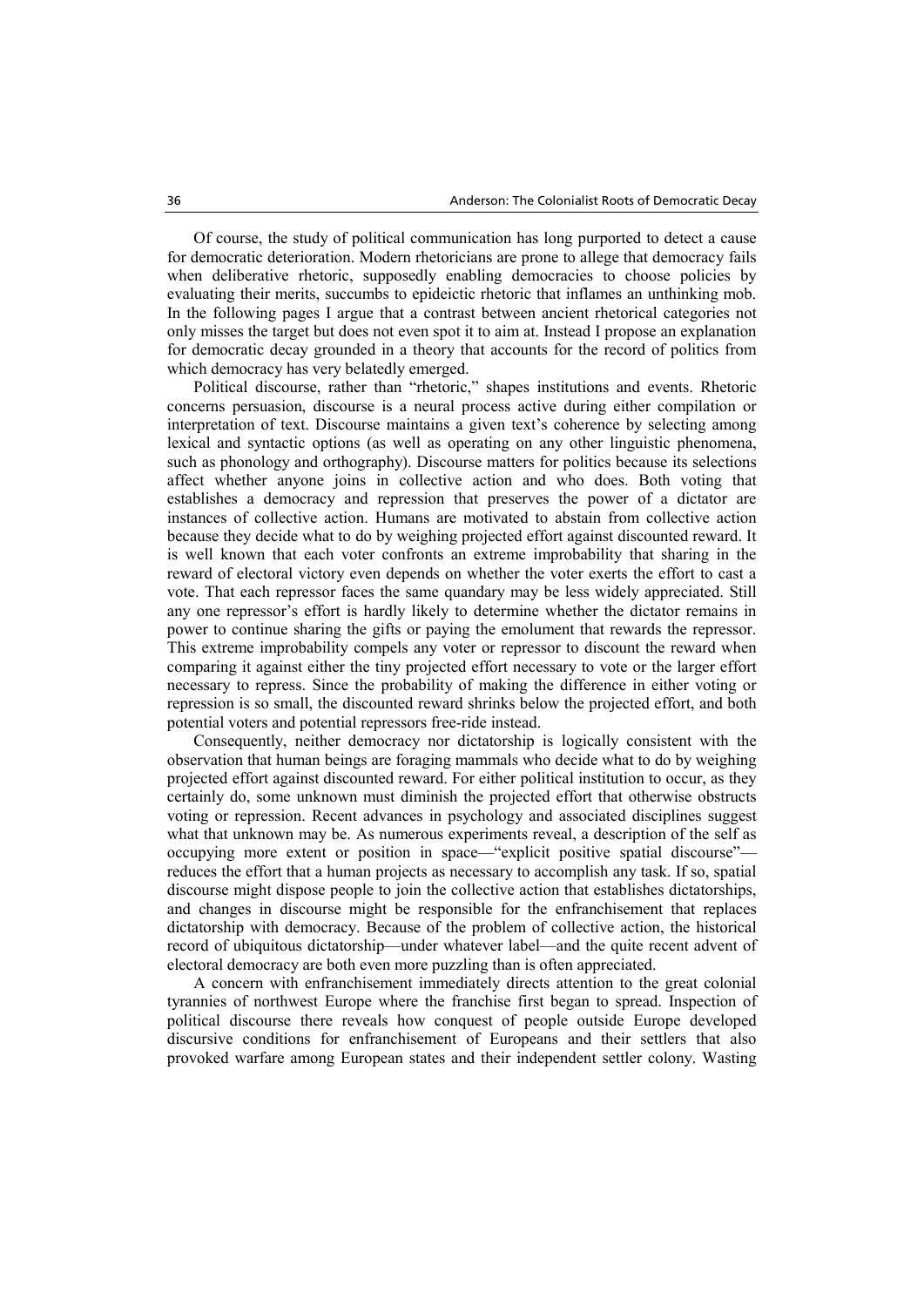their economic and military power, warfare deprived these states of their colonial possessions. Loss of colonies turned European states and their settler communities inadvertently into democracies, but the same loss decays democracy by challenging the racist sense of supremacy that initially spread enfranchisement.

### The Recency of Democracy

Democracy is not only more puzzling but also much more recent than often alleged. Democracy is often said to be older than it is because various observers employ differing definitions. As I have argued elsewhere (Anderson 2010, pp. 406-7), only one definition of democracy is consistent with the elementary property of voter sovereignty that is common to all other definitions. A state qualifies as a democracy if all adult inhabitants can become eligible to cast an at least relatively equal vote in elections that choose everyone who exercises unsupervised political authority. By that definition all other states are varieties of dictatorship, the opposite of democracy, a state that permanently denies the franchise to some or all inhabitants. Dictatorships may bear a variety of names and may ascribe final authority either to some individual or to some kind of council, whose members may be few or numerous. Some dictatorships may ban voting entirely or confine it to very few persons, while others may qualify as what Ollie Johnson (1999) has called "authoritarian pluralism" but for which I use the term "dictatorships of voters." In authoritarian pluralism or dictatorships of voters, some adults use their voting right to deny the same right to other adults or to distribute the right to vote so unequally that some small numerical minority always exercises decisive influence on elections. Because many commentators do not distinguish democracy from dictatorships of voters and many contemporary democracies have passed through a stage in which some adults have used their franchise to deny the rights of others, democracy is often said to be older than it is.

A brief review shows how recent democracy actually is. During the five thousand years for which written records of politics are available, by this definition almost every state has been a dictatorship. In each of these states, members of a tiny ruling minority organize to coerce labor by the overwhelming majority of some human population. Despite its numerical preponderance, this oppressed majority submits to coercion because, other than perhaps locally and sporadically, its members cannot organize to resist. In some locales, especially ancient Athens, the coercive minority composes a larger proportion of the inhabitants than elsewhere, but even ancient Athens is a slave-owning state that denies all political rights to most adult inhabitants, especially the half or more who are women. In a few other early states male minorities also exercise the elementary political right of voting, but either those minorities remain small or the elections are so organized, as in the ancient Roman Republic, that some small minority is always decisive.

In few states does the right to vote begin to extend to even a bare majority of males before the twentieth century. A few early exceptions can be found: France declares but never attains manhood suffrage in 1793, Switzerland introduces manhood suffrage by 1848 although some cantons then withdraw it from certain males, and Greeks celebrate independence by briefly attaining manhood suffrage in 1822, although they, like the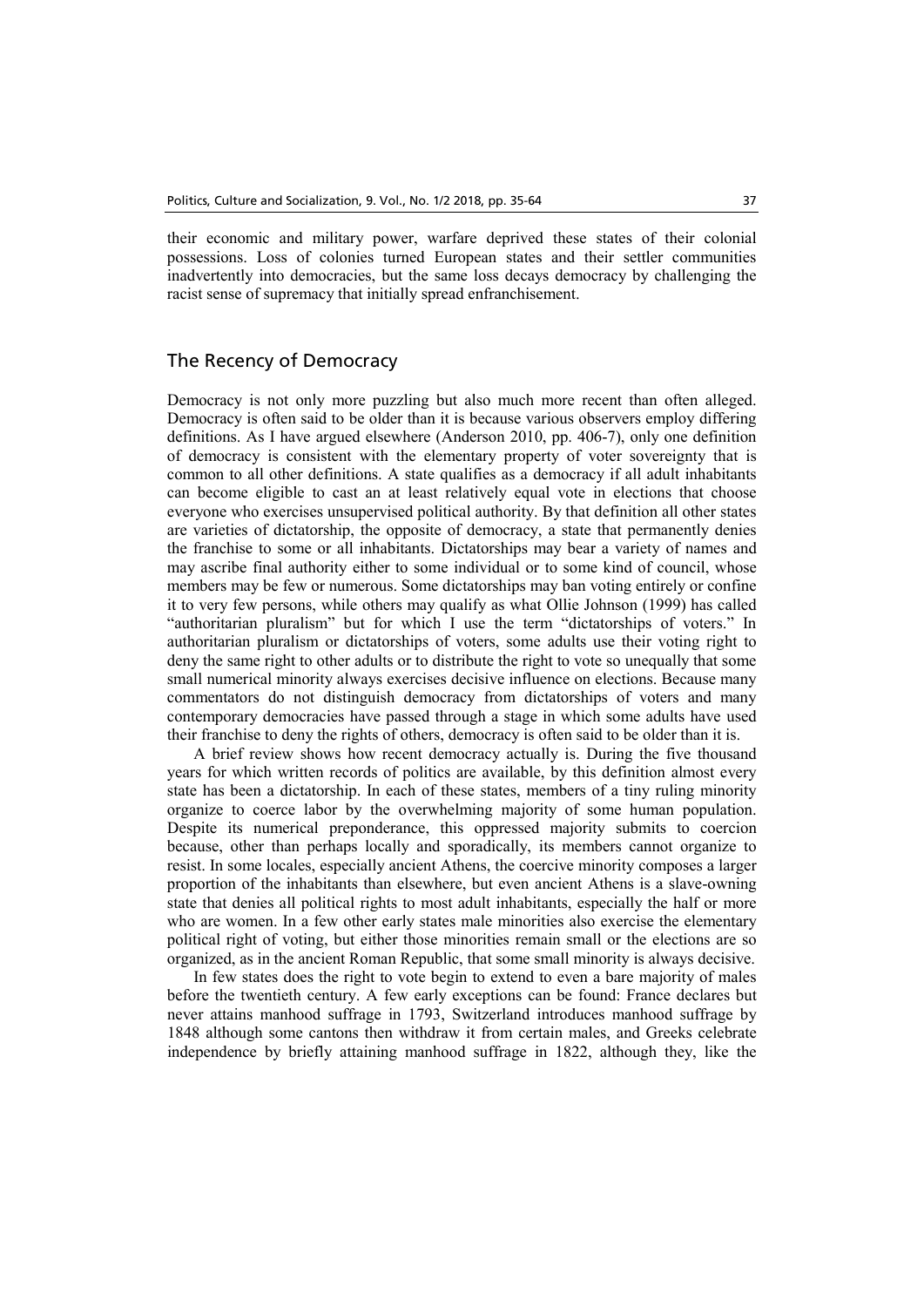# The Image of Russia in Contemporary Russian Society: Political and Psychological Analysis

# *Elena Shestopal*

Lomonosov Moscow State University, Russia<sup>[1](#page-8-0)</sup>

#### **Abstract**:

The article is based on the results of a study of Russian citizens' perception of their country. More than 500 in-depth interview and nearly the same number of projective tests from 15 Russian regions became the basis for political-psychological analysis. These data enabled to identify the core features of Russia's image in Russian mentality. This image includes reflections of authorities, leaders, the population, territory and the international role of the country in the country's perception. The results confirm the conclusion that territorial expansionism is not typical for Russians. Authorities' perception is an important component of the country's image. Citizens' mistrust to the state was revealed. This allows us to suggest that Russian society still has not overcome the negative processes that started in the 1980s and led to a serious complex of "national inferiority" in the post-Soviet period.

**Keywords**: political perception, country's image; image of authority, political context of perception, identity.

### Introduction

One can tackle the country's perception from different angles: first, an image of a particular country from the outside – as it is seen from another country; second, as a view from inside of the country outward; and third as people's image of themselves and their own country. The first and the second angles concern international aspects of the country's perception. They are most often discussed in the literature.

There is no doubt that an outside image of a country is important. But this image depends not only on the efforts of politicians and diplomats of some country or their enemies, but first of all it depends on the **image of this country in the eyes of it's own citizens.**

<span id="page-8-0"></span><sup>1</sup> Corresponding author: Elena Shestopal, Chair of Sociology and Psychology of Politics, Department of Political Science, Lomonosov Moscow State University, Russia Email: shestop0505@rambler.ru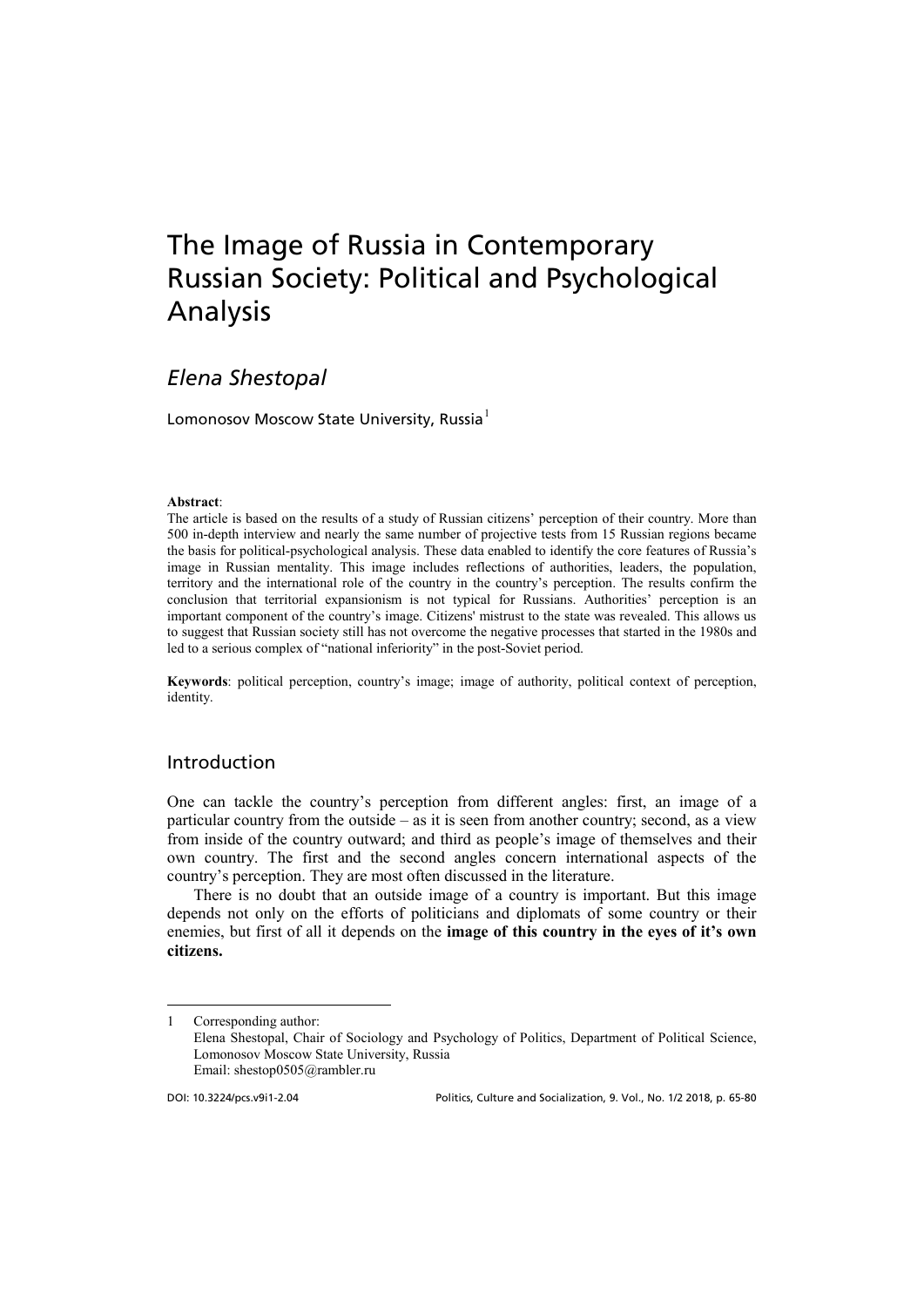One can hardly imagine a positive external image of a country whose citizens see themselves negatively. But this is exactly how the Russian citizens evaluated their country starting from mid 1980-s - till 2010-s. During this period, rather a peculiar picture of the world has been formed in the people's minds: Russia was perceived by its' citizens as a second-grade country in which, in contrast to the "civilized" West, economy was weak, education and culture ruined, and democracy – underdeveloped<sup>[2](#page-9-0)</sup>.

This picture was formed not by itself but was the result of indoctrination by the liberal (in that time they were called "democratic") leaders of public opinion who had a clearly pro-western position. These liberal elites occupied the leading positions in Russian Media, culture and education. These elites called themselves "democrats" in 1980-1990-s (later they defined themselves as "liberals"). They believed that for the further development and prosperity of Russia, they should simply copy the Western experience and get rid of not only the Soviet values but also the traditional Russian values rooted in the countries' political culture in a much earlier period. Starting from the end of 1980-s Russian history was revised. All the Soviet period was cleaned away and history turned around with a kind of "historic inferiority complex" in public mentality. It was popular at that time to call Russia a country "with an unpredictable past".

In many aspects that kind of propaganda appeared to be quite efficient as the majority of the population started to see their country exactly as it was presented to them: underdeveloped, backward and unmodern through all the 1990-s- 2000-s. Such images of one's own country testify of a serious "national inferiority complex".

Our studies of political perception in that period confirmed this point (Shestopal, 2008). We have found that not only political and ideological values and norms of the Soviet period were dropped; together with these, many traditional values of Russian culture and history were questioned and replaced by some standardized "global", "Western", "European" values and aims of development. Liberal politicians, journalists and historians tried to persuade the Russian society that the 70 years of the Soviet period brought nothing but lagging behind of the "civilized" world, and that Russia had to catch up as soon as possible, becoming a part of this world, and even paying a price of losing face.

This trend dominated until 2010-s. Only after 2014 the country image in the minds of people started to transform. Unification with Crimea played a decisive role in this process: it has shown to Russian society the genuine face of the "collective West" who decided to punish the country for its' independence. Events of 2014 for the first time in a Post-Soviet period called into question the previous picture of the world where Russia was regarded as a second-grade country whose citizens were ashamed of it. The double standards of USA and Europe destroyed this "liberal" point. Instead of questioning the actions of the Russian President, citizens united round him, as he reminded them about the forgotten role of their country as a "great power". Naturally, this picture entered into controversy with the "national inferiority complex" of the post-Soviet period.

<span id="page-9-0"></span><sup>2</sup> In Russian history the so called "Zapadniki" ("westerners") appeared much earlier as well as their opponents "slavjanofils". But it was in the end of 1980-s when the growth of pro-western moods of Russian elite overlapped with the diminishing of ideological mechanisms of their inhibition that were so strong in the Soviet period.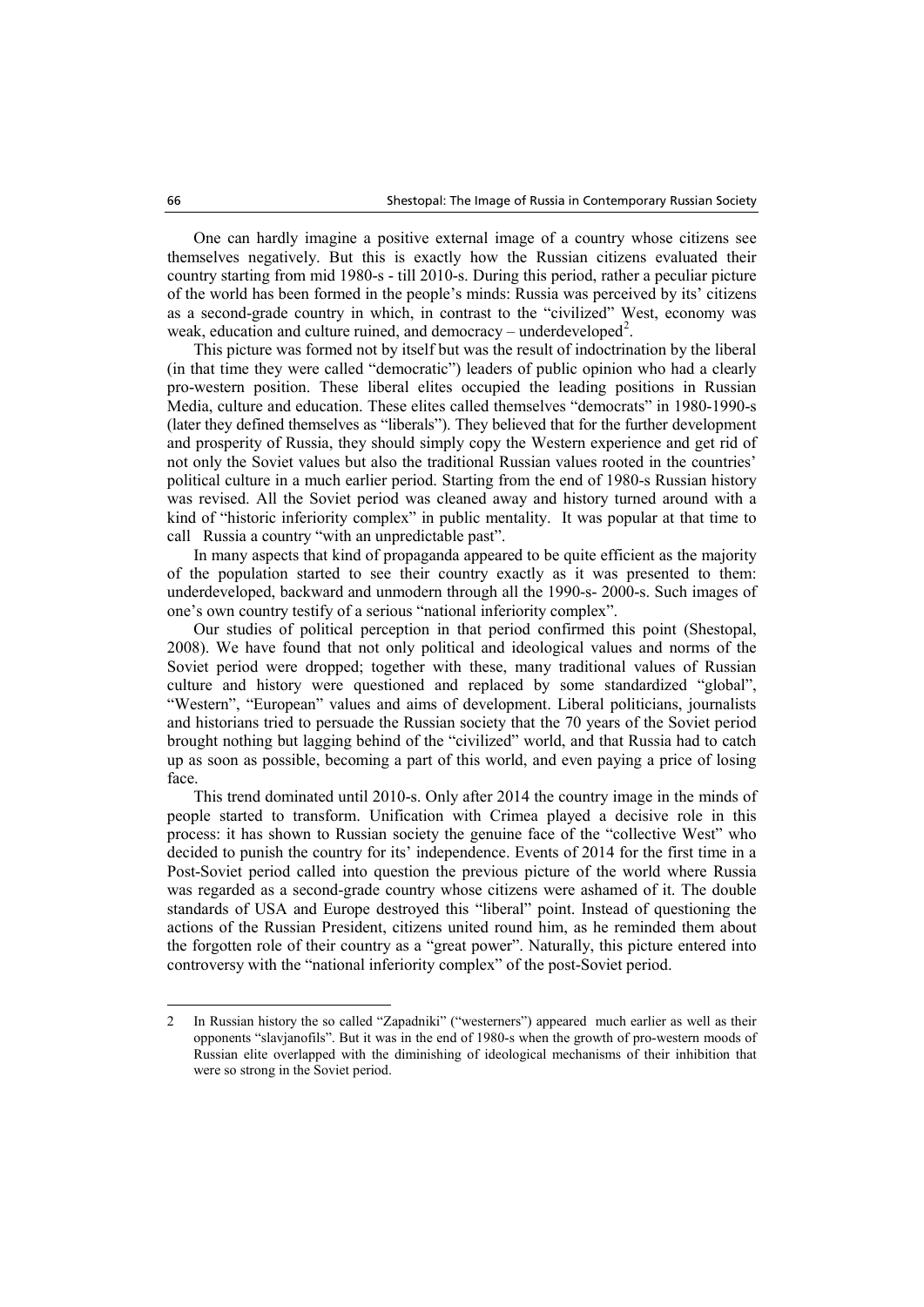# The Influence of Early Childhood Socialization on Political Decision Making in Adulthood: Benyamin Netanyahu's Potential to Become a Peacemaker

# *Arie Geronik*

The Open University of Israel, Raanana, Israel  $^1$  $^1$ 

#### **Abstract**:

This paper examines Benyamin Netanyahu's potential to reject his current 'hawkish' views and to become a peace maker during his fifth (and probably last) term in office as the Prime Minister of Israel. Netanyahu continues to live in the shadow of the legacy of two deceased family members: his older brother Yonatan and his father Benzion. His brother Yonatan was killed in action in 1976 while leading his troops in the renowned counter-terrorism rescue mission 'Operation Entebbe'. As a result, Yonatan became an Israeli national hero. His father Benzion, who worked as a prominent Israeli historian for decades but was rejected by the Israeli academic and political mainstream due to his 'hawkish' views, died in 2012 at the age of 102. It is my assumption that Netanyahu's political activity up to the present has stemmed in part from his emotional hunger resulting from his need to measure up to the 'larger than life' images of his father and brother. The fact that both influential figures are deceased may now enable him to give greater expression to the more pragmatic sides of his personality in the future, and to enter history books – on his own – as a peacemaker.

**Keywords**: family, foreign policy, international relations, political leadership, political psychology

*"We all owe everything to our parents"*  – Benyamin Netanyahu

The controversial research method known as psychohistory, or psychobiography, dates back to Freud's study of Leonardo Da Vinci and was later adopted by writers who were practicing psychoanalysts or closely familiar with the field of psychoanalysis. Initial studies of this kind focused on known events in the lives of their subjects that held deep symbolic meaning for them. However, the development of the psychology of the ego and the transformation of psychoanalysis into a form of psychology suitable for general use expanded its purview to include the functioning of the subject's ego and its origins during

<span id="page-10-0"></span>1 Corresponding author: Arie Geronik Department of Political Science, The Open University of Israel, Raanana, Israel E-mail: ariege@openu.ac.il